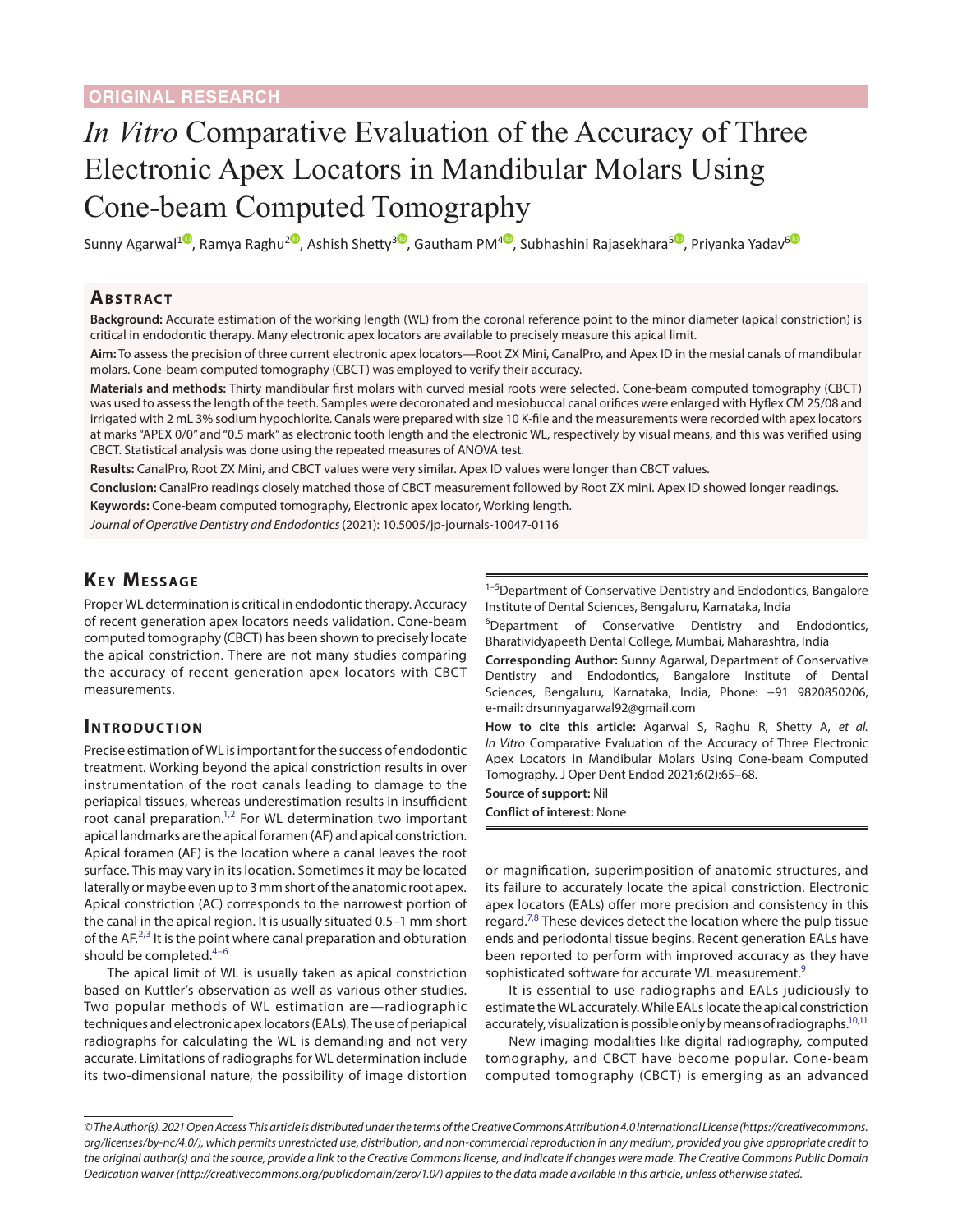radiographic aid for diagnosis and treatment planning. Using CBCT multiplanar reconstruction, root canal morphology can be precisely analyzed. Limited CBCT scan makes WL calculation easier because of noise reduction, its high resolution, and its non-invasive nature. Compared to computed tomography, CBCT requires much less radiation dosage. It can precisely identify the location of the apical constriction and can therefore be able to verify the performance of EAL<sub>s.<sup>11</sup></sub>

The aim of this study was therefore to evaluate the performance of three recently introduced electronic apex locators: Root ZX Mini (J Morita, Tokyo, Japan), CanalPro (Coltene-Endo, Cuyahoga Falls, Ohio), and Apex ID (SybronEndo, Glendora, California) in mesiobuccal canals of mandibular first molars. Cone-beam computed tomography was employed for verification.

According to the null hypothesis, there would be no variations in the readings of the three apex locators and CBCT measurements.

## **MATERIALS AND METHODS**

Thirty extracted permanent mandibular molars with curvatures in the mesial roots having two separate canals were selected for the study. Teeth were placed in thymol solution for 1 week. Atraumatically extracted intact healthy molars with fully formed apex, caries-free teeth, and teeth without any defects were included. Exclusion criteria included teeth with fractures, caries, resorptions, immature apices, and calcified canals. They were imaged using CBCT to assess their internal morphology. Teeth presenting with apical curvature between 5 and 20° were included. All the teeth were then decoronated using the diamond disc with water spray. They were positioned in a sectional tray loaded with alginate, which is an electroconductive medium to simulate the periodontium. The pulp space was accessed, and coronal flaring of the mesiobuccal root canals was achieved using Hyflex CM orifice shaper 25.08% (Coltene Whaledent, Allstetten, Switzerland) and 3% sodium hypochlorite was used as irrigating solution. A manual size 10 K-file (Mani, Japan) was used to check whether the canal was patent till the apical region. The file was then inserted into the mesiobuccal root canal, and the readings with each apex locator: Root ZX Mini (J Morita, Tokyo, Japan), CanalPro (Coltene-Endo, Cuyahoga Falls, Ohio), Apex ID (SybronEndo, Glendora, CA) were obtained by positioning the lip clip in alginate and the file clip on the 10 k-file. The file was moved ahead until the reading APEX or 0.0 mark stayed stable for 5 seconds and readings were recorded. The file was then withdrawn until it reached the "0.5 mark" on the device to identify the electronic working length (EWL). The reference point was standardized for all three tested apex locators and the WL measurements were recorded.

#### **Statistical Analysis**

Statistical package for social sciences (SPSS) for Windows, Version 22.0. Released in 2013. Armonk, New York: IBM Corp., was used to perform statistical analyses.

#### **Descriptive Statistics**

The descriptive analysis includes expression of the root canal and WL in terms of mean and standard deviation (SD), whereas the tolerance level for the difference in measurement in terms of frequency and percentage.

#### **Inferential Statistics**

Repeated measures of the ANOVA test followed by Bonferroni's *Post hoc* test were used to compare the mean root canal length and WL (in mm) between actual and three different apex locators.

Chi-square test was used to compare the difference in the tolerance level of measurement difference for root canal length and WL between three apex locators.

The level of significance (*p*-value) was set at *p* <0.05.

#### **Re s u lts**

Comparing the readings of the three apex locators with CBCT measurements showed that CanalPro gave highly accurate readings. Root ZX Mini readings were closer to CBCT values while Apex ID gave longer readings ([Tables 1](#page-1-0) and [2](#page-1-1) and [Figs 1](#page-1-2) and [2\)](#page-2-0).

#### **Dis c u s sio n**

Cone-beam computed tomography (CBCT) is a contemporary radiographic imaging system that produces undistorted images which can be displayed in axial, sagittal, or coronal planes providing

<span id="page-1-0"></span>**Table 1:** Comparison of mean root canal length (in mm) between actual and three different apex locators using repeated measures of ANOVA test

| Methods     | Ν  | Mean  | - SD | Min | Max  | p value              |
|-------------|----|-------|------|-----|------|----------------------|
| CBCT actual | 30 | 10.62 | 1.38 | 7.8 |      | $12.5 \quad < 0.001$ |
| JM          | 30 | 10.77 | 1.42 | 8.0 | 13.0 |                      |
| CP          | 30 | 10.66 | 1.40 | 8.0 | 12.5 |                      |
| Al          | 30 | 10.98 | 1.42 | 8.0 | 13.6 |                      |

\* Statistically significant. JM, J-Morita apex locator; CP, canalpro; AI, apex ID

<span id="page-1-1"></span>**Table 2:** Comparison of mean working length (in mm) between actual and three different apex locators using repeated measures of ANOVA test

| Methods            | N  |                | Mean SD Min Max |      | p value      |
|--------------------|----|----------------|-----------------|------|--------------|
| <b>CBCT</b> actual | 30 |                | 10.11 1.39 7.3  | 12.0 | ${<}0.001^*$ |
| JM                 | 30 | 10.36 1.39 7.5 |                 | 12.0 |              |
| CP                 | 30 | 10.18 1.37 7.5 |                 | 12.0 |              |
| Al                 | 30 | 10.46 1.46 7.5 |                 | 12.5 |              |

\* Statistically significant. JM, J-Morita apex locator; CP, canalpro; AI, apex ID



<span id="page-1-2"></span>

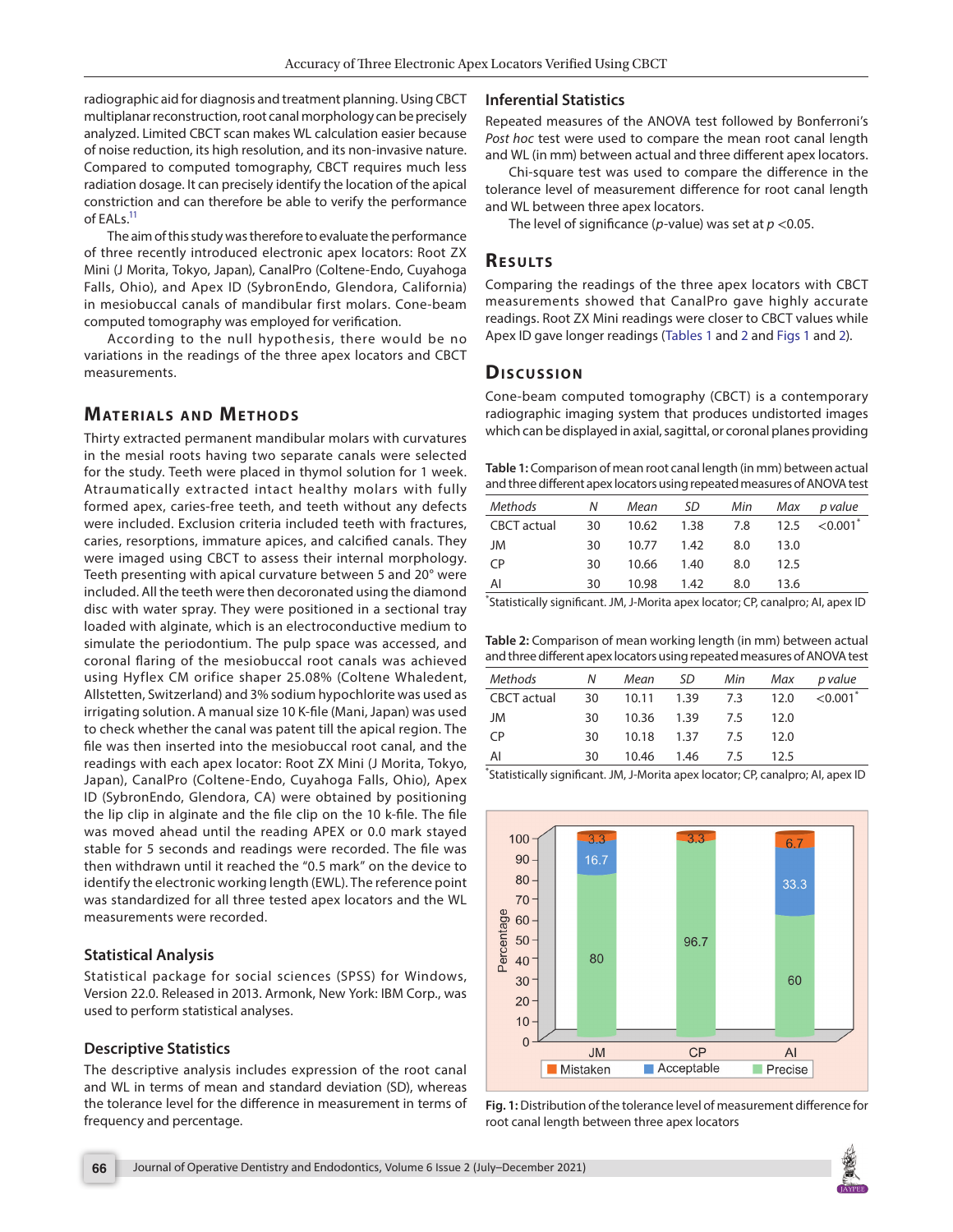

<span id="page-2-0"></span>**Fig. 2:** Distribution of the tolerance level of measurement difference for WL between three apex locators

a three-dimensional view. There is increasing use of CBCT in recent times for diagnosing root canal anatomy, root fracture, periapical pathology, and root resorption. Compared to CT, CBCT has several advantages such as lower cost, ease of use in dentistry, the smaller size of scanner, and low radiation dose.<sup>[2](#page-3-1)[,12](#page-3-10)</sup>

WL is commonly determined using radiographs and electronic apex locators. Recent studies have evaluated the use of CBCT for WL determination and found it to be highly accurate.<sup>13</sup> A prospective *in vivo* study by Jeger et al. stated that high accuracy is seen with CBCT showing a mean difference of 0.51 mm between CBCT and electronic apex locator measurements. Thus, CBCT measurements are helpful in calculating WL. $^{7,8}$  $^{7,8}$  $^{7,8}$  $^{7,8}$  A pilot study by Janner et al. investigated the utilization of pre-existing CBCT scans for accurate WL measurement. They reported a close match between EAL readings and CBCT measurements of WL. The mean difference was 0.4 mm (range 0.03-1.6 mm). $8$  Hence, in the present study CBCT was used for WL calculation and verify the accuracy of three newly introduced apex locators.

Electronic apex locators are presently most popular for accurate estimation of WL. The principle of these devices is based on the electrical conductivity of the apical periodontal tissues being higher than the conductivity inside the root canal in the absence or presence of irrigating solutions.<sup>9</sup> Root ZX Mini (J Morita, Tokyo, Japan) is a smaller replica of Root ZX and its working principle and accuracy have been reported to be similar. Apex ID (SybronEndo, Glendora, California) is also based on the impedance principle but operates at two different frequencies of 0.5 and 5.0 kHz. CanalPro (Coltene-Endo, Cuyahoga Falls, Ohio) is another newly introduced EAL that ascertains the mean square root values for two alternating frequencies. The manufacturers claim that this device exhibits superior accuracy as the readings for each frequency are measured independently.

In the present study, WL was assessed for the mesiobuccal canals of mandibular first molars as these usually exhibit multiplanar curvatures making WL estimation difficult. The position of the apical constriction does not coincide with the root apex.<sup>14</sup>

The methodology of our study is similar to the one employed by Piasecki et al. which closely mimics the clinical situation.<sup>14</sup> In the present study, the samples were decoronated and a flat reproducible reference point was created for accurate measurements. Following

this, the coronal third was preflared. To mimic the clinical situation, the teeth were mounted in alginate impression material, which is an adequate electroconductive medium. For EAL calculations, both apex mark 0.0 and 0.5 marks were used as a reference for WL. This is in accordance with previous studies. $3,12$  $3,12$ 

The results of the present study showed CBCT values were very similar to the readings of CanalPro. Readings with Root ZX Mini (J Morita) were slightly higher, whereas Apex ID showed much longer readings than the other two EALs. A previous study comparing CanalPro and CBCT for WL estimation in primary teeth reported similar accuracy for both[.15](#page-3-13)

An *in vivo* study compared the accuracy of CanalPro, Apex ID, and Root ZX Mini apex locators in different simulated clinical conditions. CanalPro showed the highest accuracy and a very strong correlation when compared to actual length in all conditions with an acceptable accuracy percentage above 90%.<sup>16</sup> Manufacturers' instructions of using 0.0 mark were followed for CanalPro measurements ([Fig. 3](#page-2-1)). The present results support the use of the 0.0 mark of this device to locate the AF, which yielded precise measurements (0.5 mm) in 91.4% of the cases. Similar to the other EALs, the 0.5 mark of the CanalPro may be used to indicate the position of the AC ([Fig. 4\)](#page-2-2).



**Fig. 3:** Working length (WL) recorded at 0.0 mm or at the apex by CanalPro

<span id="page-2-2"></span><span id="page-2-1"></span>

**Fig. 4:** Working length (WL) recorded at 0.5 mm short of the apex by CanalPro